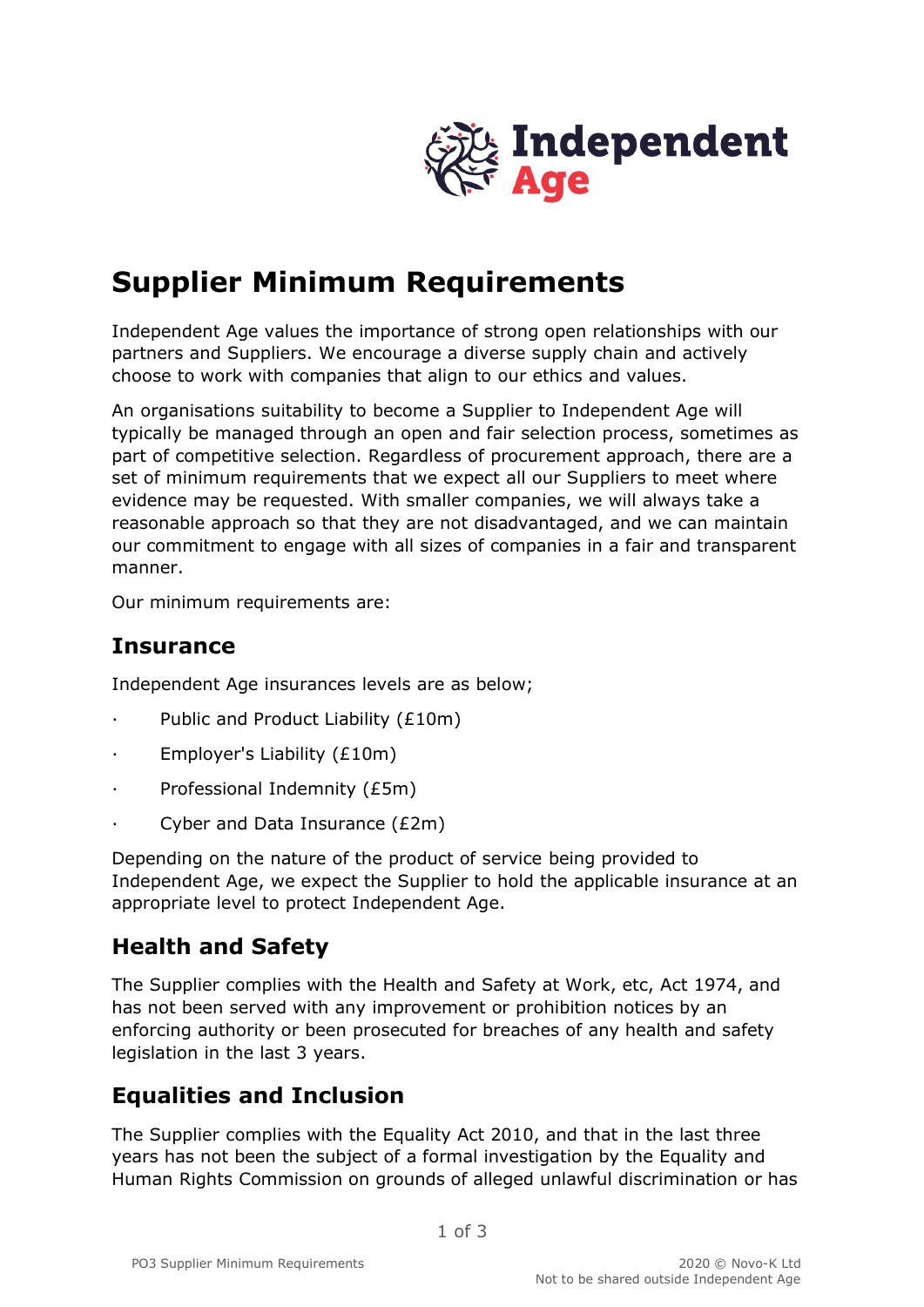any finding of unlawful discrimination been made against the organisation by any court or tribunal.

## **Privacy and Data Protection**

The Supplier complies with the Data Protection Act 2018, and that in the last three years has not been the subject of a formal investigation by the Information Commissioner's Office (ICO) or has any finding of unlawfulness or action (enforcement notice, undertaking, prosecutions, fines, audits, advisory visits or an overview report, etc.) been made or taken against them by the ICO.

## **Quality Assurance**

The Supplier holds ISO certification or can demonstrate application of a similar quality framework that is appropriate and relevant.

#### **Business Practices**

The Supplier can provide a copy of their accounts for the last two years, or Audited accounts where required by the Companies Act.

That Independent Age are not the source of 25% or more of the Suppliers current trading income.

The Supplier is not in a state of administration, bankruptcy, insolvency, compulsory winding up, receivership, composition with creditors.

In the last 7 years that the Supplier has not been convicted of a criminal offence related to business or professional conduct.

In the past 5 years that the Supplier has not been convicted anywhere in the world of: participation or conspiracy in a criminal organisation corruption, bribery, terrorist offences, fraud, child labour or human trafficking, drug trafficking, or sexual offences.

That the Supplier has fulfilled their obligations related to payment of taxes and/or social security contributions and will provide copies of any tax documentation that is requested of them.

That the Supplier has the relevant licences or membership of an appropriate organisation to carry out their business where required by law.

That the Supplier complies with the Immigration, Asylum and Nationality Act 2006 and only employ staff who are legally eligible to work in the UK.